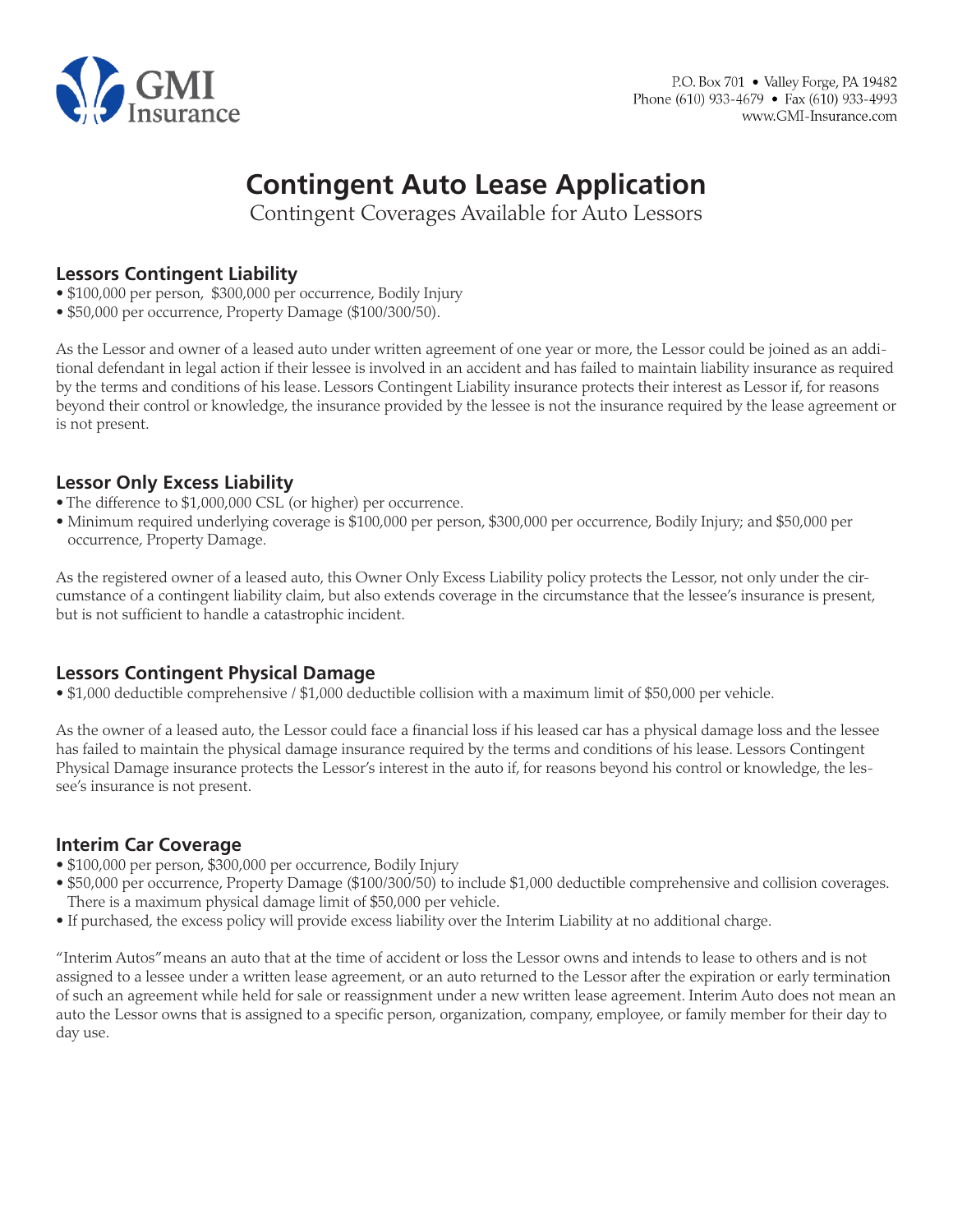

# **Contingent Auto Lease Application**

**Please send completed and signed application to info@GMI-Insurance.com or fax to (610) 933-4993.**

### **UNDERWRITING INFORMATION**

|             | Please list all legal entities to which leased vehicles are titled.                                                                                                                                                            |
|-------------|--------------------------------------------------------------------------------------------------------------------------------------------------------------------------------------------------------------------------------|
| $1_{\cdot}$ | Corporate Name(s): example of the state of the state of the state of the state of the state of the state of the state of the state of the state of the state of the state of the state of the state of the state of the state  |
|             | DBA: and the contract of the contract of the contract of the contract of the contract of the contract of the contract of the contract of the contract of the contract of the contract of the contract of the contract of the c |
| 2.          | Mailing Address:<br><u> 1980 - John Stein, marking and de broad and de broad and de broad and de broad and de broad and de broad and</u>                                                                                       |
|             |                                                                                                                                                                                                                                |
|             | E-mail:<br>Website:<br><u> 1989 - Johann Stoff, fransk politik (d. 1989)</u>                                                                                                                                                   |
|             | FEIN:<br>Years in operation:                                                                                                                                                                                                   |
|             | Contact title:<br>Contact:<br><u> 1989 - Johann Barbara, martxa alemaniar a</u>                                                                                                                                                |
| 3.          | Type of Business (check all that applies):                                                                                                                                                                                     |
|             | Corporation<br>$LLC$    <br>Individual $\Box$<br>Partnership  <br>Other                                                                                                                                                        |
| $4_{\cdot}$ | Are there any business operations other than leasing at these locations? $\Box$ Yes (please list)<br>$\Box$ No                                                                                                                 |
|             | a.                                                                                                                                                                                                                             |
|             | $\mathbf{b}$ .                                                                                                                                                                                                                 |
| 5.          | Name(s) of principal(s):                                                                                                                                                                                                       |
|             | Name<br>Years experience<br>Position                                                                                                                                                                                           |
|             | a.                                                                                                                                                                                                                             |
|             | $\mathbf{b}$ .                                                                                                                                                                                                                 |
|             | Has any principal ever been affiliated with any other auto/truck leasing company? $\square$ Yes<br>$\blacksquare$ No                                                                                                           |
|             |                                                                                                                                                                                                                                |
| 6.          | Prior policy and loss experience (please attach loss run):                                                                                                                                                                     |
|             | Policy Period<br>Carrier<br>Avg # of units<br><b>Total Losses</b>                                                                                                                                                              |
|             | $a.$ $\overline{\phantom{a}}$                                                                                                                                                                                                  |
|             |                                                                                                                                                                                                                                |
|             | $\mathbf{c}$ .                                                                                                                                                                                                                 |
| 7.          | Has your commercial leasing insurance ever been canceled or non-renewed for any reason? $\Box$ Yes<br>N <sub>0</sub>                                                                                                           |
|             | (not applicable in Missouri)                                                                                                                                                                                                   |
|             | If yes please explain circumstances behind cancellation or non-renewal:                                                                                                                                                        |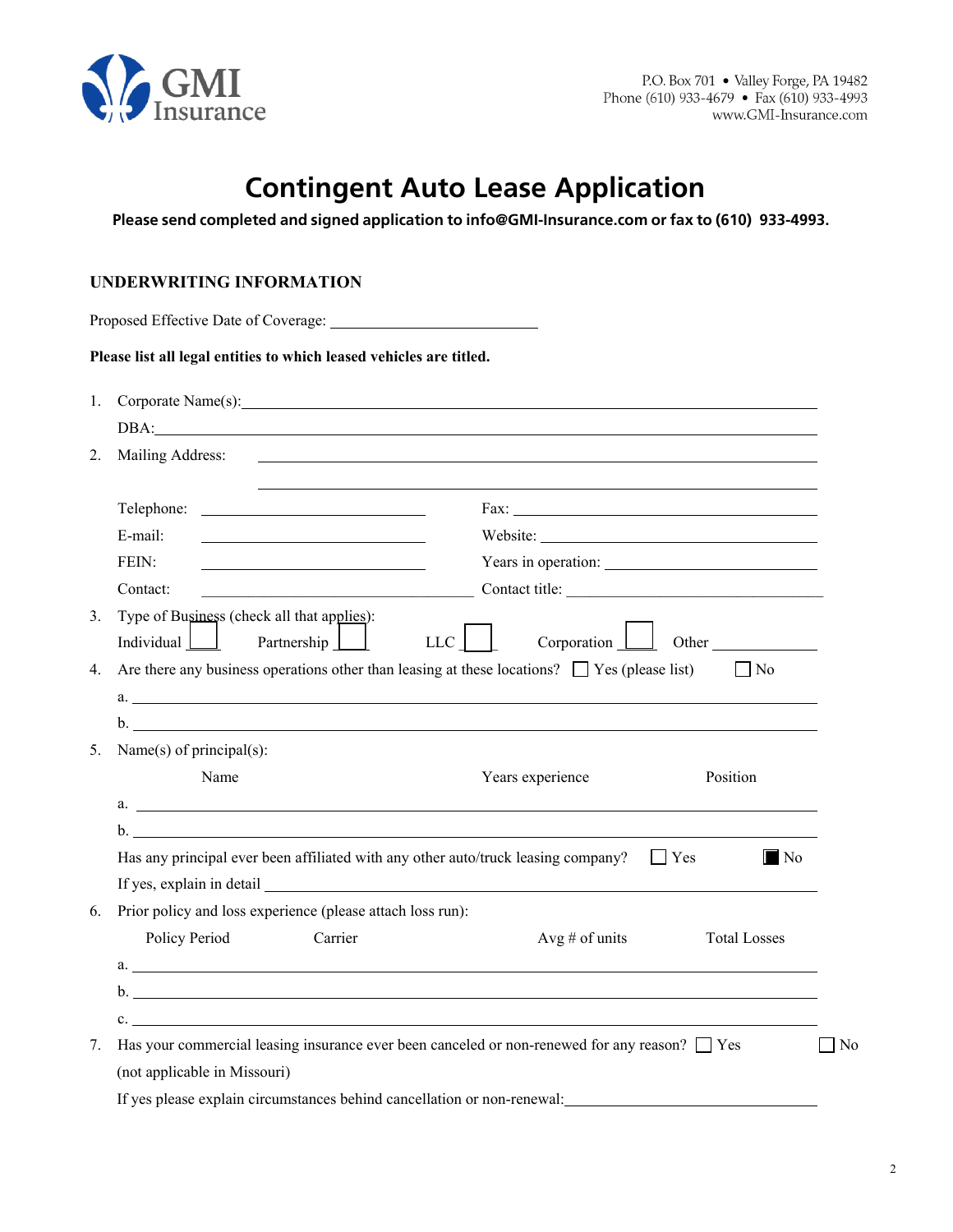

#### **FLEET PROFILE**

8. Please indicate the total number of "autos" you own under written lease agreement of one year or more where your lessee is required to provide primary insurance. Leased "Autos" you own include any vehicle titled and tagged for travel on public highways.

| Passenger Autos                                                                       | Trucks over 12,500 GVW |                     | Trailers                                 |
|---------------------------------------------------------------------------------------|------------------------|---------------------|------------------------------------------|
|                                                                                       | 8-15 Pass Vans         |                     | 16+ Pass Vans/Buses                      |
|                                                                                       | Motorcycles/ATVs       |                     |                                          |
| 9. Average age of vehicles leased $(\%)$ : 0-5 years                                  |                        |                     | $6-10 \text{ years}$ $11 + \text{years}$ |
| 10. Leased vehicle values (%): under \$25,000                                         |                        | $$25,001 - $50,000$ |                                          |
| $$50,001 - $75,000$                                                                   |                        |                     | $$75,001-100,000$ over \$100,000         |
| 11. Please indicate the actual number of the following type leases in your portfolio: |                        |                     |                                          |

Race cars Driver training school vehicles

Professional or volunteer ambulances, emergency vehicles, police vehicles

12. Please indicate the number of vehicles garaged in each category:

|                          | Autos/      | Trucks >    |                 |                          | Autos/      | $Trucks$ >  |                 |           | Autos/      | Trucks >    |                 |
|--------------------------|-------------|-------------|-----------------|--------------------------|-------------|-------------|-----------------|-----------|-------------|-------------|-----------------|
| ST                       | <b>Vans</b> | 12,500 lbs. | <b>Trailers</b> | ST                       | <b>Vans</b> | 12,500 lbs. | <b>Trailers</b> | ST        | <b>Vans</b> | 12,500 lbs. | <b>Trailers</b> |
| AL                       |             |             |                 | KY                       |             |             |                 | ND        |             |             |                 |
| AK                       |             |             |                 | LA                       |             |             |                 | OH        |             |             |                 |
| AR                       |             |             |                 | ME                       |             |             |                 | OK        |             |             |                 |
| $\mathbf{A}\mathbf{Z}$   |             |             |                 | MD                       |             |             |                 | <b>OR</b> |             |             |                 |
| CA                       |             |             |                 | MA                       |             |             |                 | PA        |             |             |                 |
| CO                       |             |             |                 | MI                       |             |             |                 | RI        |             |             |                 |
| CT                       |             |             |                 | <b>MN</b>                |             |             |                 | <b>SC</b> |             |             |                 |
| DE                       |             |             |                 | MS                       |             |             |                 | SD        |             |             |                 |
| DC                       |             |             |                 | <b>MO</b>                |             |             |                 | <b>TN</b> |             |             |                 |
| FL                       |             |             |                 | MT                       |             |             |                 | TX        |             |             |                 |
| GA                       |             |             |                 | NE                       |             |             |                 | UT        |             |             |                 |
| H                        |             |             |                 | $\ensuremath{\text{NV}}$ |             |             |                 | <b>VT</b> |             |             |                 |
| ID                       |             |             |                 | NH                       |             |             |                 | <b>VA</b> |             |             |                 |
| ${\rm IL}$               |             |             |                 | NJ                       |             |             |                 | <b>WA</b> |             |             |                 |
| $\ensuremath{\text{IN}}$ |             |             |                 | NM                       |             |             |                 | WV        |             |             |                 |
| IA                       |             |             |                 | ${\rm NY}$               |             |             |                 | WI        |             |             |                 |
| KS                       |             |             |                 | NC                       |             |             |                 | WY        |             |             |                 |
|                          |             |             |                 |                          |             |             |                 |           |             |             |                 |

13. Are there any states you currently do not do business that you plan to enter?  $\Box$  Yes:  $\Box$  No

14. Do you have any leased vehicles garaged outside of the U.S.?  $\Box$  Yes  $\Box$  No

If yes, where and how many: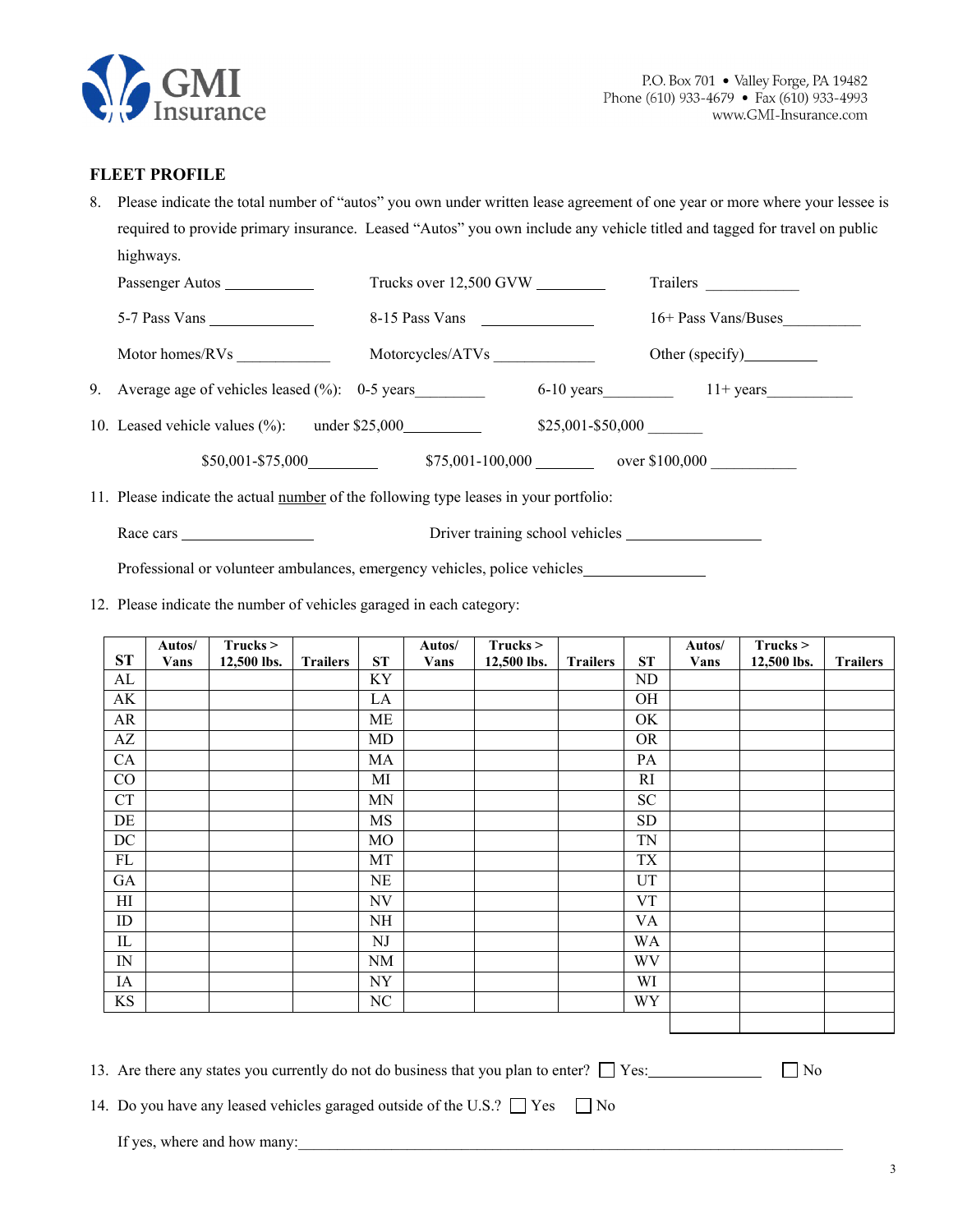

### **LEASE QUALIFICATIONS/PROCEDURES**

| 15. What is the term of lease? |                                                 | Minimum months                                                                                                                                                                                                                |              |                                  | Maximum months. |                |  |
|--------------------------------|-------------------------------------------------|-------------------------------------------------------------------------------------------------------------------------------------------------------------------------------------------------------------------------------|--------------|----------------------------------|-----------------|----------------|--|
|                                |                                                 | 16. Do you understand that vehicles leased for less than one year are not covered by Lessors Contingent Liability?                                                                                                            |              |                                  |                 |                |  |
| <b>Yes</b>                     | $\Box$ No                                       |                                                                                                                                                                                                                               |              |                                  |                 |                |  |
|                                |                                                 | 17. Do you require lessee's insurer to give notice of cancellation or non-renewal?                                                                                                                                            |              |                                  |                 |                |  |
| Yes                            |                                                 | How many days notice?                                                                                                                                                                                                         |              | $\perp$<br>No                    |                 |                |  |
|                                |                                                 | 18. Do you understand that your lease agreement must require the lessee to provide a policy with limits of liability of not less                                                                                              |              |                                  |                 |                |  |
|                                |                                                 | than \$100,000 per person and \$300,000 per occurrence Bodily Injury and \$50,000 per occurrence Property Damage and                                                                                                          |              |                                  |                 |                |  |
|                                | include your interest as an insured?            | $\Box$ Yes                                                                                                                                                                                                                    | $\Box$ No    |                                  |                 |                |  |
|                                |                                                 | 19. Is it your policy to promptly repossess a vehicle if the lessee fails to provide you with the insurance required by the lease                                                                                             |              |                                  |                 |                |  |
| agreement? $\Box$ Yes          |                                                 | $\Box$ No                                                                                                                                                                                                                     |              |                                  |                 |                |  |
|                                |                                                 | Please explain. Notice and the set of the set of the set of the set of the set of the set of the set of the set of the set of the set of the set of the set of the set of the set of the set of the set of the set of the set |              |                                  |                 |                |  |
|                                |                                                 | 20. Do you understand that it is your responsibility (and a condition precedent to coverage) to maintain in your file a certificate                                                                                           |              |                                  |                 |                |  |
|                                | of insurance from the lessee's insurer?         |                                                                                                                                                                                                                               | $\Box$ Yes   | N <sub>0</sub><br>$\blacksquare$ |                 |                |  |
|                                |                                                 | 21. Do you deliver vehicles for lease prior to receipt of the certificate of insurance?                                                                                                                                       |              |                                  | $\Box$ Yes      | $\Box$ No      |  |
|                                | If yes, please explain the follow-up procedure. |                                                                                                                                                                                                                               |              |                                  |                 |                |  |
|                                |                                                 |                                                                                                                                                                                                                               |              |                                  |                 |                |  |
|                                |                                                 | 22. Do you understand you must track lessee coverage during the term of the lease and begin repossession proceedings if the                                                                                                   |              |                                  |                 |                |  |
|                                |                                                 | lessee's insurance is cancelled, non-renewed, expired, or does not meet the insurance required by the lease agreement? $\square$                                                                                              |              |                                  |                 |                |  |
| $Yes \tNo$                     |                                                 |                                                                                                                                                                                                                               |              |                                  |                 |                |  |
|                                |                                                 |                                                                                                                                                                                                                               |              |                                  |                 |                |  |
|                                |                                                 | 23. What percentage of your leasing book is currently in insurance default?                                                                                                                                                   |              |                                  | $\frac{0}{0}$   |                |  |
|                                |                                                 | 24. Do you use the services of an independent insurance tracker? $\Box$ Yes<br>If yes, which company?<br><u>If</u> yes, which company?                                                                                        |              |                                  | $\Box$ No       |                |  |
|                                |                                                 | If you do not use an independent insurance tracker, please attach a copy of your in-house tracking procedures.                                                                                                                |              |                                  |                 |                |  |
|                                |                                                 |                                                                                                                                                                                                                               |              |                                  |                 |                |  |
|                                | 25. Are leases generated in dealerships?        | $\Box$ Yes<br>If yes, is it your procedure to re-confirm the lessee's insurance prior to funding?                                                                                                                             | $\vert$   No |                                  |                 | N <sub>o</sub> |  |
|                                |                                                 | 26. What percent of your leases are: personal leases: ____________% corporate leases: _____________%                                                                                                                          |              |                                  | Yes             |                |  |
|                                |                                                 | 27. How many different lease customers do you have? ____________________________                                                                                                                                              |              |                                  |                 |                |  |
|                                |                                                 | 28. How many leases do you anticipate over the next 12 months: new leases ________ lease terminations ______                                                                                                                  |              |                                  |                 |                |  |
|                                | 29. What % of your lessees are rated:           |                                                                                                                                                                                                                               |              |                                  |                 |                |  |
|                                |                                                 |                                                                                                                                                                                                                               |              |                                  |                 |                |  |
|                                |                                                 | % A credit Manuel Manuel Manuel Manuel Manuel Manuel Manuel Manuel Manuel Manuel Manuel Manuel Manuel Manuel Ma                                                                                                               |              |                                  |                 |                |  |
|                                |                                                 | 30. Are vehicles leased to principal operators under 21 years of age? $\Box$ Yes                                                                                                                                              |              |                                  | $\Box$ No       |                |  |
|                                |                                                 | 31. Do you accept any self-insured lessee or governmental/postal lessee insured thru the Federal Tort Act? $\Box$ Yes $\Box$ No                                                                                               |              |                                  |                 |                |  |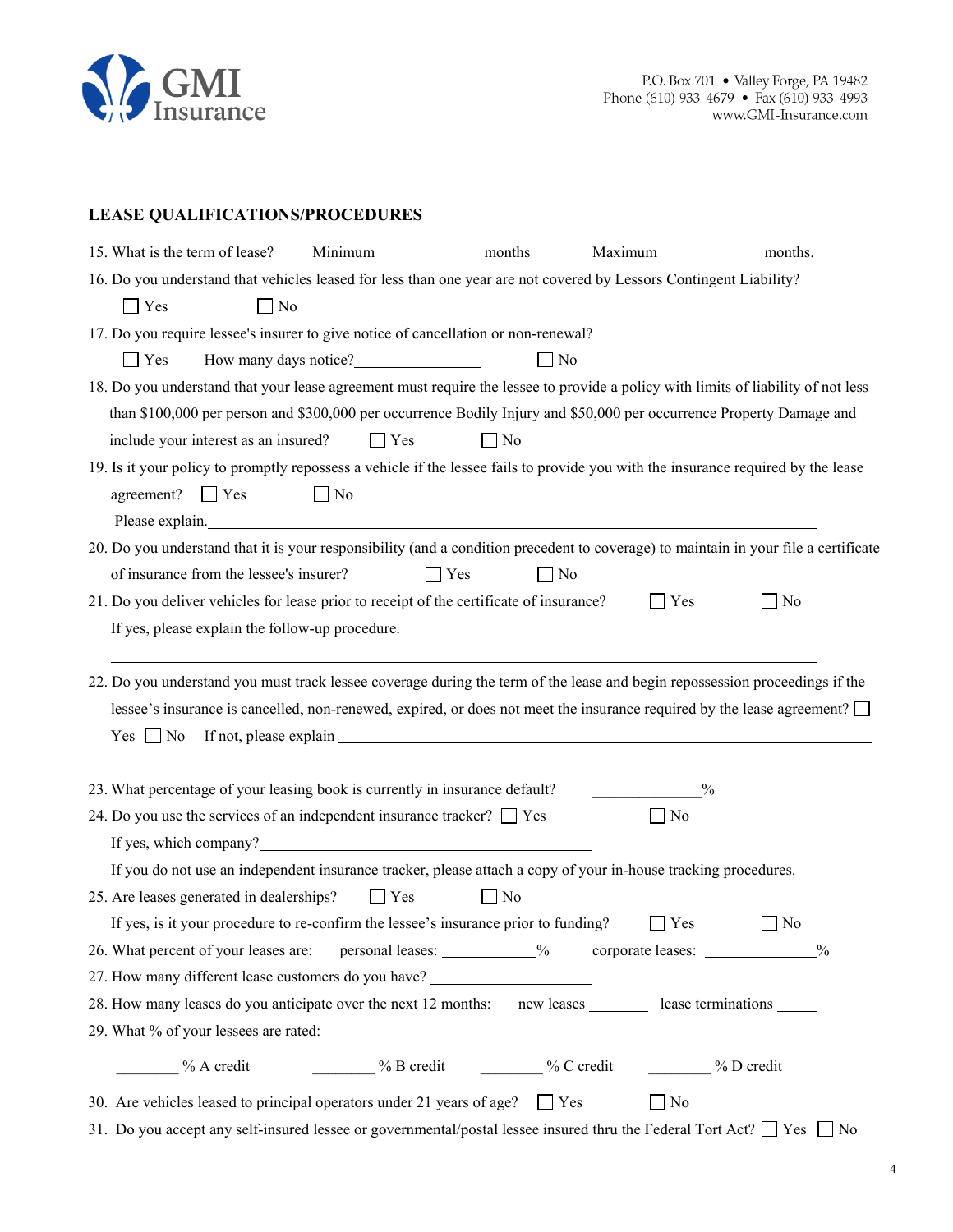

| 32. Do you accept any other lessees that self-insure their liability and/or physical damage?<br>No<br>Yes                         |
|-----------------------------------------------------------------------------------------------------------------------------------|
| 33. Do you offer a Primary Lease Program that includes insurance for the lessee?<br>Yes<br>  No                                   |
| If yes, what carrier insures that primary program?                                                                                |
| 34. Do you permit any sub-leasing or lease assumptions?<br>$\Box$ No<br>$\Box$ Yes                                                |
| 35. Do you offer any vehicles for short-term rental (less than 12 months)?<br>$\Box$ Yes<br>N <sub>o</sub>                        |
| 36. Do you perform any maintenance or repairs on the vehicles to be insured?<br>$\Box$ Yes<br>∐ No                                |
| If yes, please describe:                                                                                                          |
| 37. Do you provide safety training or perform any safety inspections on leased vehicles?<br>Yes<br>N <sub>0</sub>                 |
| 38. Do you perform any modifications or installations on leased vehicles?<br>$\bigcap$ Yes<br>No                                  |
| LIVERY (complete only if your portfolio includes livery units)                                                                    |
| 39. Total number of "livery" units in portfolio (a vehicle used to transport people whether for hire or not, i.e. limousines, van |
| pool, airport shuttle, etc.).                                                                                                     |
| 40. Please provide number and type of livery units by state of garaging (i.e. # in NJ, # in PA, # in CA).                         |
| 41. Do any of the livery units represent school vans or school buses used to transport children? $\Box$ Yes<br>N <sub>o</sub>     |
| If yes, please provide details (how many, what size, etc.).                                                                       |
| 42. Please provide information regarding the radius of travel on the livery units.                                                |
| 43. What limit of liability do you require the lessee to provide on the livery units?                                             |
| 44. How many lessees represent the total number of livery leases?                                                                 |

45. Please provide detailed description of use on the livery units.

#### **TRUCKS (complete only if your portfolio includes trucks in excess of 12,500 lbs. GVW)**

46. Describe the specific criteria used to qualify new lessees. Include detail on your requirements regarding financial strength, type of business and driver standards.

\_\_\_\_\_\_\_\_\_\_\_\_\_\_\_\_\_\_\_\_\_\_\_\_\_\_\_\_\_\_\_\_\_\_\_\_\_\_\_\_\_\_\_\_\_\_\_\_\_\_\_\_\_\_\_\_\_\_\_\_\_\_\_\_\_\_\_\_\_\_\_\_\_\_\_\_\_\_\_\_\_\_\_\_\_\_\_\_\_\_\_\_\_\_\_\_

\_\_\_\_\_\_\_\_\_\_\_\_\_\_\_\_\_\_\_\_\_\_\_\_\_\_\_\_\_\_\_\_\_\_\_\_\_\_\_\_\_\_\_\_\_\_\_\_\_\_\_\_\_\_\_\_\_\_\_\_\_\_\_\_\_\_\_\_\_\_\_\_\_\_\_\_\_\_\_\_\_\_\_\_\_\_\_\_\_\_\_\_\_\_\_\_

 $\mathcal{L}_\mathcal{L} = \{ \mathcal{L}_\mathcal{L} = \{ \mathcal{L}_\mathcal{L} = \{ \mathcal{L}_\mathcal{L} = \{ \mathcal{L}_\mathcal{L} = \{ \mathcal{L}_\mathcal{L} = \{ \mathcal{L}_\mathcal{L} = \{ \mathcal{L}_\mathcal{L} = \{ \mathcal{L}_\mathcal{L} = \{ \mathcal{L}_\mathcal{L} = \{ \mathcal{L}_\mathcal{L} = \{ \mathcal{L}_\mathcal{L} = \{ \mathcal{L}_\mathcal{L} = \{ \mathcal{L}_\mathcal{L} = \{ \mathcal{L}_\mathcal{$ 

\_\_\_\_\_\_\_\_\_\_\_\_\_\_\_\_\_\_\_\_\_\_\_\_\_\_\_\_\_\_\_\_\_\_\_\_\_\_\_\_\_\_\_\_\_\_\_\_\_\_\_\_\_\_\_\_\_\_\_\_\_\_\_\_\_\_\_\_\_\_\_\_\_\_\_\_\_\_\_\_\_\_\_\_\_\_\_\_\_\_\_\_\_\_\_\_

\_\_\_\_\_\_\_\_\_\_\_\_\_\_\_\_\_\_\_\_\_\_\_\_\_\_\_\_\_\_\_\_\_\_\_\_\_\_\_\_\_\_\_\_\_\_\_\_\_\_\_\_\_\_\_\_\_\_\_\_\_\_\_\_\_\_\_\_\_\_\_\_\_\_\_\_\_\_\_\_\_\_\_\_\_\_\_\_\_\_\_\_\_\_\_\_

- 47. What circumstances would cause you to be unwilling to lease a truck to a customer?
- 48. Please comment on why you believe a prospective lessee would choose your company as their truck leasing source.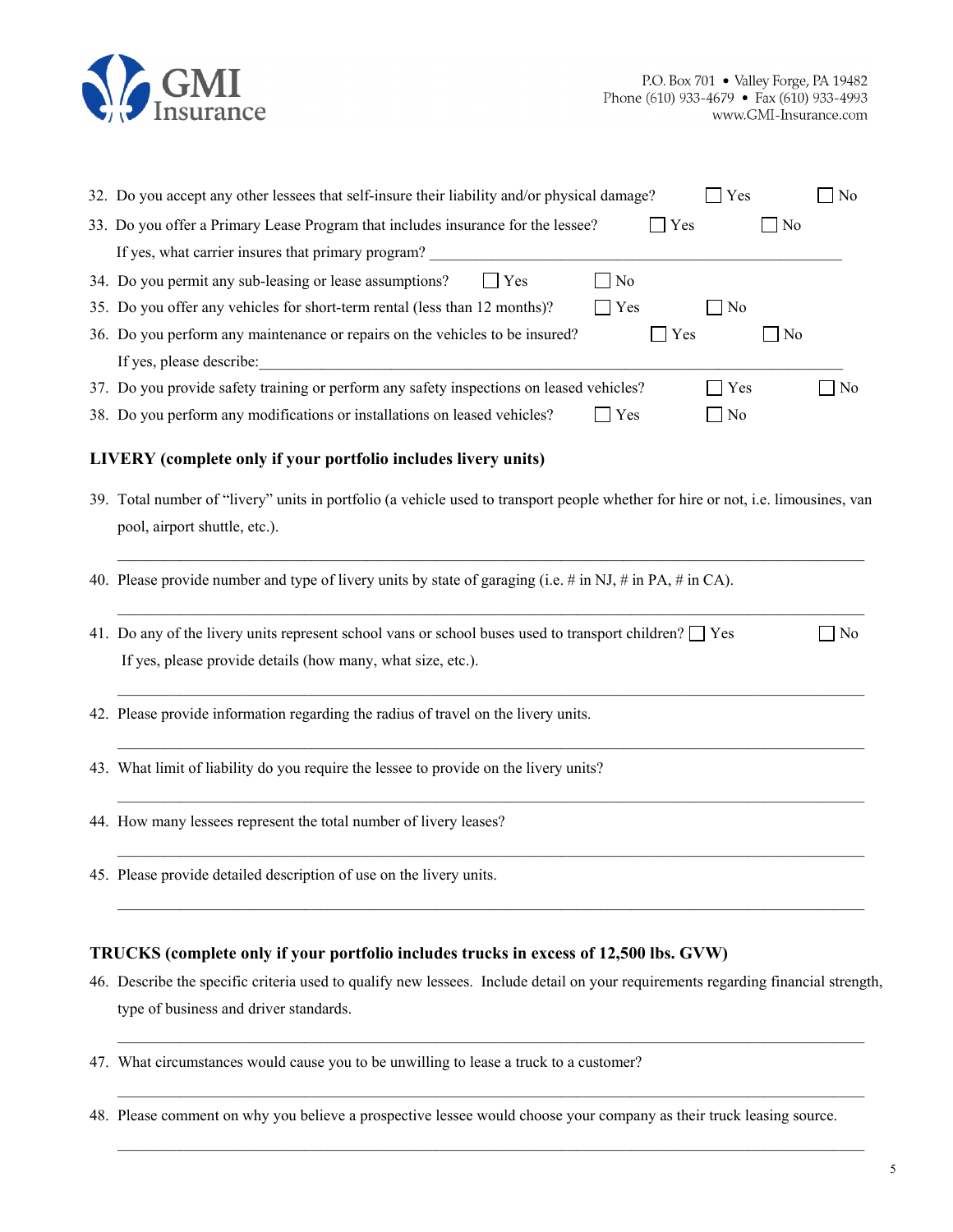

| 49. Please provide the actual number (#) of units in each weight category and radius groups:                                                                                                                                                                               |                                                                                                                       |  |  |  |  |  |  |
|----------------------------------------------------------------------------------------------------------------------------------------------------------------------------------------------------------------------------------------------------------------------------|-----------------------------------------------------------------------------------------------------------------------|--|--|--|--|--|--|
| A. WEIGHT                                                                                                                                                                                                                                                                  | <b>B. RADIUS</b>                                                                                                      |  |  |  |  |  |  |
| # of medium (12,500 - 20,000 lbs. GVW)                                                                                                                                                                                                                                     | # of Local $(50 \text{ mi or less})$                                                                                  |  |  |  |  |  |  |
| # of heavy (20,001 - 45,000 lbs. GVW)                                                                                                                                                                                                                                      | # of Intermediate $(51-300 \text{ mi})$                                                                               |  |  |  |  |  |  |
| # of extra heavy (over 45,000 lbs. GVW)                                                                                                                                                                                                                                    | # of Long haul (over 300 mi)                                                                                          |  |  |  |  |  |  |
| 50. Are any trucks leased to customers that will used to haul gasoline, diesel, hazardous materials, or other flammable materials?<br>$\Box$ Yes<br>$\Box$ No<br>If yes, please provide details (# of customers, # of autos, liability limits required, materials hauled). |                                                                                                                       |  |  |  |  |  |  |
| 51. What types of cargo are hauled by your five (5) largest lease clients?                                                                                                                                                                                                 |                                                                                                                       |  |  |  |  |  |  |
| 52. What are the minimum limits of liability required from all truck lessees?                                                                                                                                                                                              |                                                                                                                       |  |  |  |  |  |  |
| <b>COVERAGE REQUESTED</b><br><b>Contingent Liability</b><br>Contingent Excess Liability:<br>Limit:<br><b>Contingent Physical Damage:</b><br>Limit per vehicle:<br>Interim Car Coverage                                                                                     |                                                                                                                       |  |  |  |  |  |  |
| <b>INTERIM</b> – complete only if interim car coverage is requested                                                                                                                                                                                                        |                                                                                                                       |  |  |  |  |  |  |
| 53. Do any of the entities listed on this application have a Garage Liability policy in force?                                                                                                                                                                             | $\Box$ No<br>$\Box$ Yes                                                                                               |  |  |  |  |  |  |
|                                                                                                                                                                                                                                                                            |                                                                                                                       |  |  |  |  |  |  |
| 54. How many lease repossessions do you anticipate over the next 12 months?<br>55. How is vehicle disposal handled at lease termination?                                                                                                                                   | <u> 1989 - Jan James James Barnett, martin de la populación de la propia de la propia de la propia de la propia d</u> |  |  |  |  |  |  |
| 56. Do you store vehicles on your premises?<br>] Yes<br>If yes, list all locations where vehicles are stored:                                                                                                                                                              | $\Box$ No                                                                                                             |  |  |  |  |  |  |
| 57. Are the vehicles driven by employees?<br>Yes                                                                                                                                                                                                                           | $\Box$ No                                                                                                             |  |  |  |  |  |  |
| If yes, for what reasons?                                                                                                                                                                                                                                                  |                                                                                                                       |  |  |  |  |  |  |
| 58. Do you have any employees under 21 years of age?<br>Yes                                                                                                                                                                                                                | $\Box$ No                                                                                                             |  |  |  |  |  |  |
| 59. Does anyone drive off-lease vehicles for personal use?<br>Yes                                                                                                                                                                                                          | No                                                                                                                    |  |  |  |  |  |  |
| 60. Do you retail used cars or off-lease cars from your premises?                                                                                                                                                                                                          | Yes<br>$\Box$ No                                                                                                      |  |  |  |  |  |  |
| 61. What is the average # of days a vehicle would be held prior to disposal?                                                                                                                                                                                               | Maximum $#$ of days?                                                                                                  |  |  |  |  |  |  |
| 62. How many dealer plates do you own?                                                                                                                                                                                                                                     |                                                                                                                       |  |  |  |  |  |  |

63. Are any off-lease vehicles used as business vehicles until disposal?  $\Box$  Yes  $\Box$  No